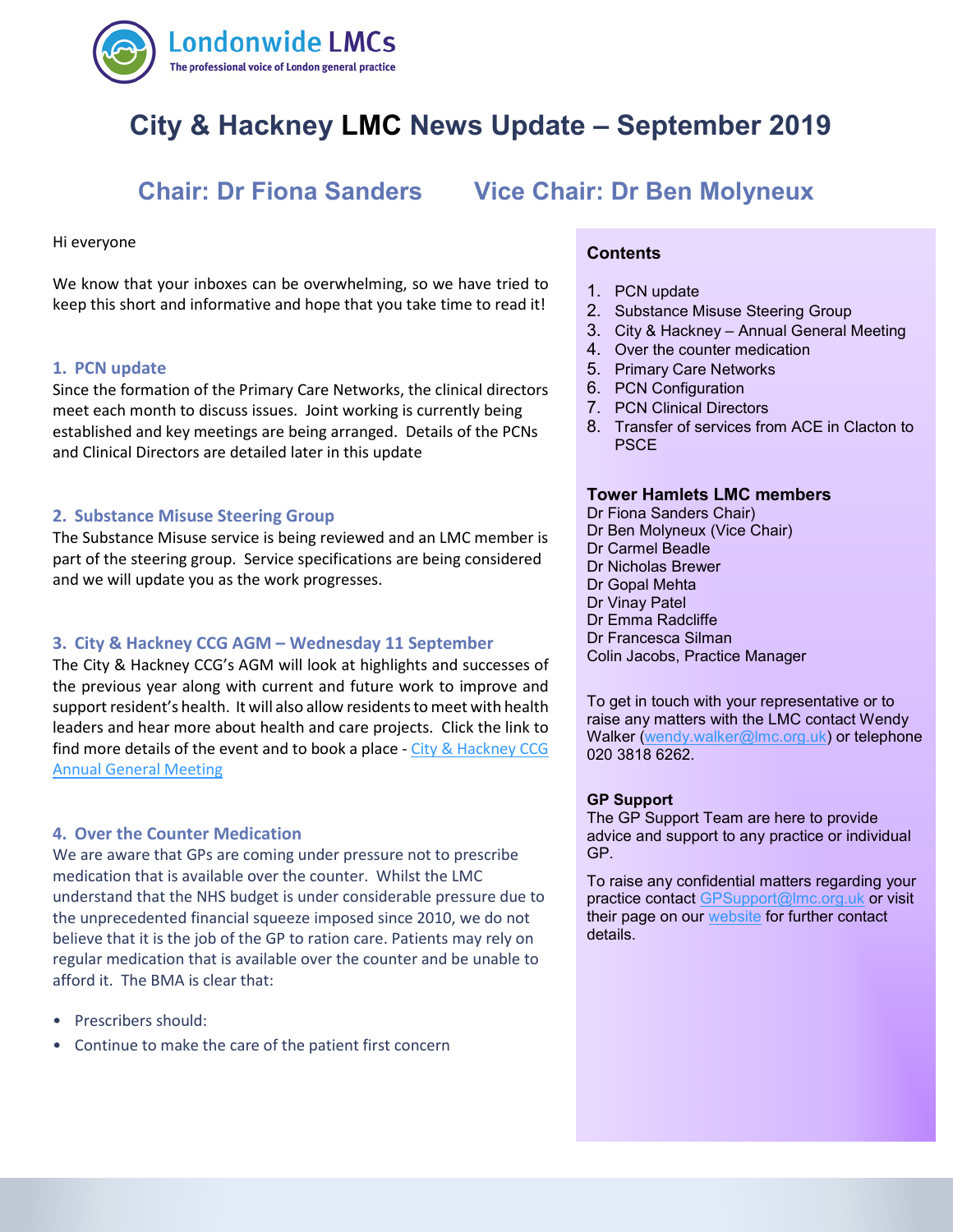- Advise patients if that treatment for their condition is available over the counter
- Provide an FP10 if, in the opinion of the GP, not to do so may put the patient at risk of not having necessary treatment.

Further information about prescribing is available in our updated guidance on [prescribing in general practice.](https://www.bma.org.uk/advice/employment/gp-practices/service-provision/prescribing/prescribing-in-general-practice)

#### **5. Primary Care Networks**

Londonwide LMCs have written a number of excellent keep it simple guides which can be accessed here:

- Keep it Simple guide [Social prescribing link workers](https://www.lmc.org.uk/visageimages/GP%20Contract%202019/KIS_Social_Prescriber_V1.pdf)
- Keep it [Simple guide -](https://www.lmc.org.uk/visageimages/GP%20Contract%202019/KISPCNFinancesv1.pdf) PCN finances
- Keep it Simple guide [Submission of the PCN registration form](https://www.lmc.org.uk/visageimages/GP%20Contract%202019/KIS_PCN_DES_v1.pdf)
- Keep it Simple guide [PCN clinical director role and responsibilities](https://www.lmc.org.uk/visageimages/GP%20Contract%202019/KIS_Clinical_Director_JD_v1.pdf)
- Keep it Simple guide [PCN DES Timeline 2019-2020](https://www.lmc.org.uk/visageimages/GP%20Contract%202019/KIS_PCN%20deadlines%20v1%20June%202019%20update.pdf)

These are times of change, City & Hackney GPs have always worked together and valued our collective ethos, which is unique. We need to preserve this now more than ever. Please speak up if there is something which concerns you and we want to hear from you and we know that the CCG and GP Confederation do too!

#### **6. PCN Configuration**

The Primary Care Networks in City & Hackney are:

| <b>PCN Name</b>           | <b>Practice Membership</b>         |
|---------------------------|------------------------------------|
| <b>Woodberry Wetlands</b> | Cedar Practice                     |
|                           | The Heron Practice                 |
|                           | Allerton Road Medical Centre       |
|                           | <b>Statham Grove Surgery</b>       |
| <b>Clissold Park</b>      | <b>Barton House Group Practice</b> |
|                           | <b>Barretts Grove Surgery</b>      |
|                           | <b>Brooke Road Surgery</b>         |
|                           | Somerford Grove Practice           |
|                           | <b>Abney House Medical Centre</b>  |
| <b>Hackney Downs</b>      | The Gadhvi                         |
|                           | Elm Practice                       |
|                           | <b>Healy Medical Centre</b>        |
|                           | The Nightingale Practice           |
|                           | The Riverside Practice             |
|                           | Rosewood Practice                  |
|                           | The Clapton Surgery                |
|                           |                                    |

#### **LEAD Events**

Londonwide Enterprise Ltd (LEL) was set up to provide affordable, high quality training and educational events for practice teams.

The Learning Education and Development (LEAD) team is always keen to hear what training is really needed on the ground – get in touch with any ideas by emailing lead@lmc.org.uk

#### **Upcoming Events:**

*Owning your practice premises: the essentials 1:30 - 4:30pm* Thursday 26 September 2019

*HR in General Practice 9:30 am – 4:30 pm* Wednesday 9 October 2019

*Sexual Health Workshop for practice nurses 1:30pm – 4:30 pm* Thursday 31 October 2019

*Travel Health Update for practice nurses 12:30pm – 5:00 pm* Thursday 7 November

*Practice Manager Conference – what matters to you*

*9:30am – 12:30pm* Thursday 21 November 2019

*General practice nurse networking event 1:00pm – 4:00 pm* Thursday 21 November 2019

#### **England LMC Conference – Friday 22 November 2019**

LMCs will be discussing motions for conference at their upcoming meetings. Please feel free to get in touch with your rep with any ideas you would like to propose.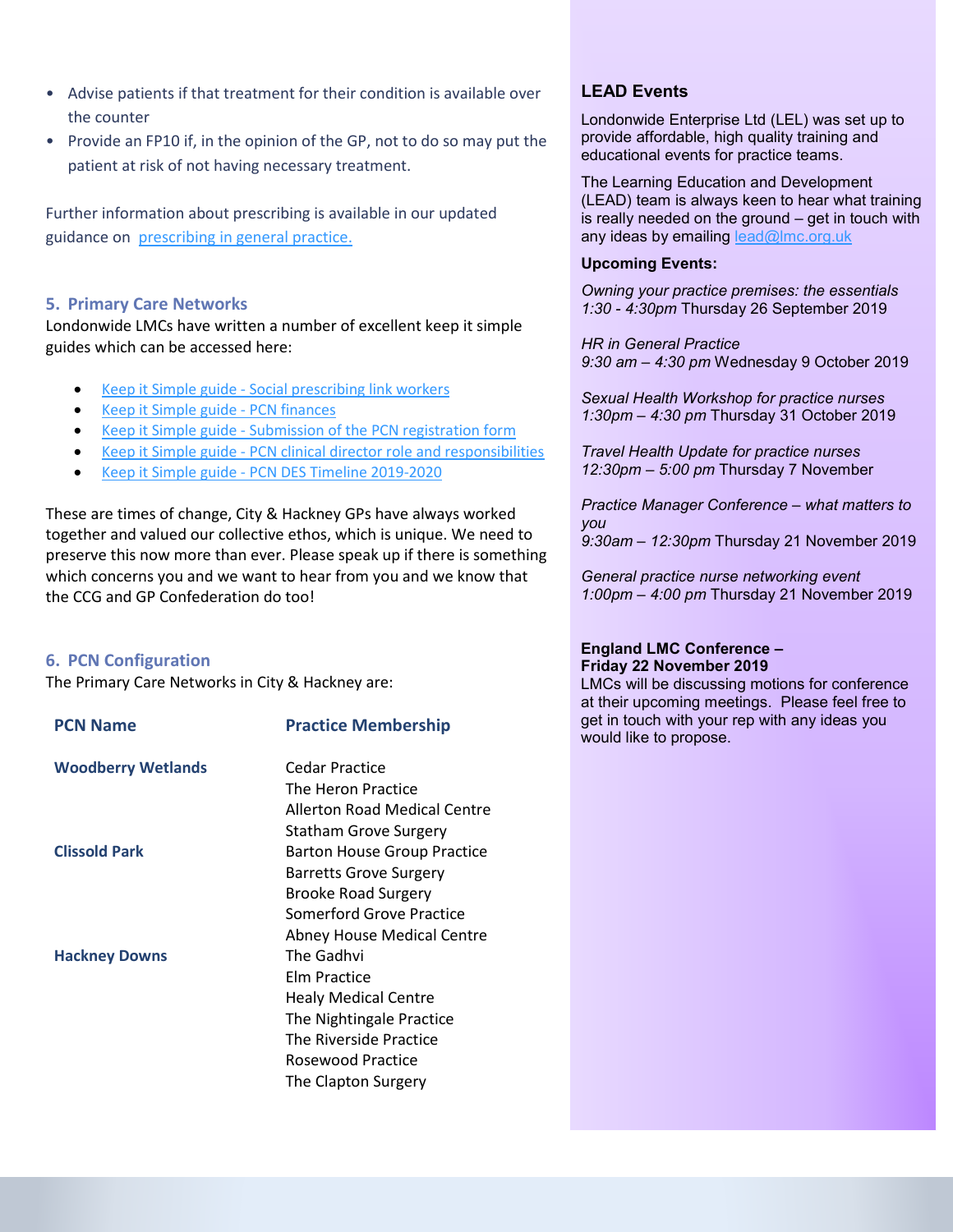| <b>PCN Name</b>           | <b>Practice Membership</b>                                                    |
|---------------------------|-------------------------------------------------------------------------------|
| <b>Hackney Marshes</b>    | Athena Medical Centre<br>Kingsmead Healthcare<br>Lower Clapton Group Practice |
|                           | <b>Sorsby Medical Practice</b>                                                |
| <b>London Fields</b>      | The Lea Surgery<br><b>Dalston Practice</b>                                    |
|                           | <b>Beechwood Medical Centre</b>                                               |
|                           | <b>Richmond Road Medical Centre</b>                                           |
|                           | London Fields Medical Centre                                                  |
|                           | Queensbridge Group Practice                                                   |
|                           | Sandringham Practice                                                          |
| <b>Shoreditch Park</b>    | <b>Shoreditch Park Surgery</b>                                                |
|                           | Southgate/Whiston Road Surgery                                                |
|                           | The Hoxton Surgery                                                            |
|                           | The Lawson Practice                                                           |
|                           | The Neaman Practice (City)                                                    |
| <b>Springfield Park</b>   | <b>Spring Hill Practice</b>                                                   |
|                           | <b>Stamford Hill Group Practice</b>                                           |
|                           | <b>Cranwich Road Surgery</b>                                                  |
| <b>Well Street Common</b> | <b>Elsdale Street Surgery</b>                                                 |
|                           | The Greenhouse                                                                |
|                           | <b>Wick Health Centre</b>                                                     |
|                           | <b>Trowbridge Surgery</b>                                                     |
|                           | <b>Well Street</b>                                                            |

### **7. Clinical Directors**

The clinical directors in each PCN are:

### **PCN Name Clinical Director(s)**

Woodberry Wetlands Ben Saw Clissold Park Dr Moyra McAllister Hackney Downs Sarah Williams Hackney Marshes **Haren Patel** London Fields Gopal Mehta Shoreditch Park Dr Jenny Darkwah Springfield Park Dr Tehseen Khan / Dr Vinay Patel Well Street Common Kathleen Wenaden

### **8. Transfer of Services from ACE in Clacton to PSCE**

#### **Contacting PCSE for your primary care support services**

As part of Primary Care Support England's (PCSE) commitment to providing national, consistent services for primary care, services delivered by ACE in Clacton have transferred to PCSE.

ACE provided support for GP Payments and Pensions for the following areas in London:

| Redbridge & Waltham Forrest |  |
|-----------------------------|--|
| East London & City          |  |